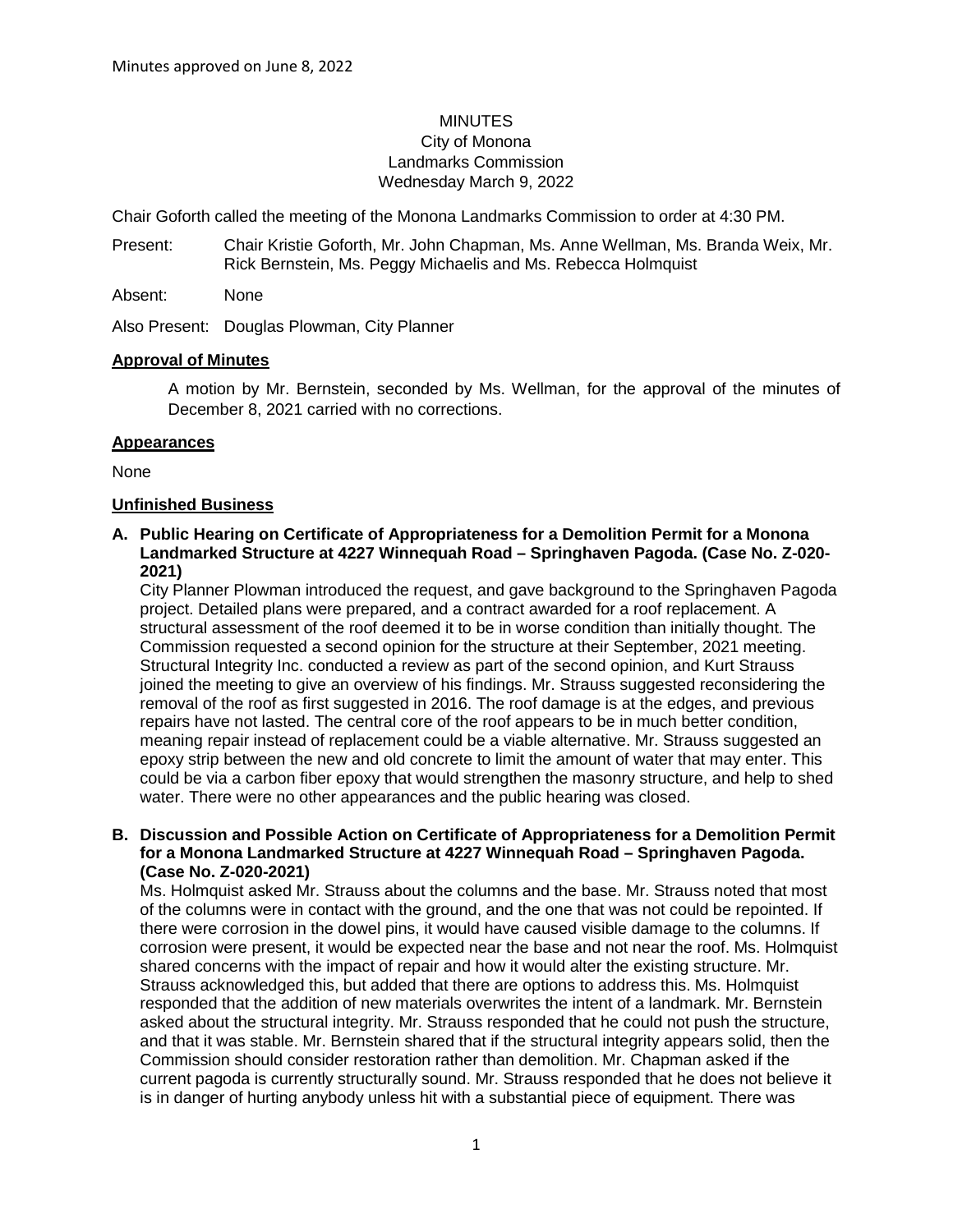discussion of the epoxy, and its color. A buffed clear epoxy could be used to limit its impact, but the carbon fiber would certainly look different. Mr. Strauss responded to the cost questions from the Commission, and added that he would like to complete the work in-situ rather than moving the pagoda. A question was raised regarding the longevity of the epoxy and Mr. Strauss responded that if the water can be kept out it could last up to 25 years before needing significant work.

Ms. Wellman asked about the column that needed repairing, and how that work would be done. Mr. Strauss responded that he would rinse all of the debris out of the area to understand which areas needed to be repointed. A new mortar would be added that would fix the pagoda in place. Mr. Bernstein asked if a laser scan of the columns would help to create the formwork to repair the base. Mr. Strauss responded that it would help the contractor bid the work, but it is likely an artistic contractor would work on this project. Mr. Strauss was asked about contractors for the work, and he suggested Joe Daniels or Bachmann Construction for the concrete and Zander Solutions for the epoxy work. Mr. Strauss suggested hiring a designer before the work is bid to clearly relay what is needed. Mr. Strauss suggested discussing this informally with a contractor to understand if this is feasible or anything is missing.

A motion was made by Mr. Bernstein, seconded by Ms. Wellman to remove the request from the table to consider the request for a Certificate of Appropriateness for a Demolition Permit for a Monona Landmarked Structure at 4227 Winnequah Road.

The motion carried unanimously.

Ms. Michaelis shared her concern with removing the structure if there is anything else that can save it. Ms. Holmquist shared her concern with significantly modifying the structure. The characteristics of the pagoda are important, and she asked how adding these materials compromise the integrity of the structure. Another concern was the cost of the work. Ms. Wellman added anything that can be done to save the pagoda is great. Repairs to the existing would at least keep the majority of the landmark structure. Mr. Chapman added his concerns with the costs of the work given the construction industry. He suggested sharing Mr. Strauss's report with a contractor to validate the cost. Ms. Holmquist agreed regarding the cost, and suggested reviewing samples of the materials. Ms. Weix added that the pagoda should be repaired if it is structurally sound. There are other elements to the landmark than just the structure itself. Chair Goforth agreed that there is more research to be done to investigate the feasibility of the work.

A motion was made by Mr. Bernstein, seconded by Ms. Michaelis to deny the request for a Certificate of Appropriateness for a Demolition Permit for a Monona Landmarked Structure at 4227 Winnequah Road. The reports have shown this to be in better structural state than first expected, and there are rehabilitation options to explore. The Commission requested City Staff investigate the feasibility of the recommendations and their costs.

The motion carried unanimously.

Mr. Bernstein asked that this decision be shared with the City's Park Board so that they are aware of the Commission's ruling.

**C. Discussion of the Stipulated Strategy for the Certified Local Government Grant Funding – National Register Nominations.**

City Planner Plowman introduced the request that follows the discussion from the December, 2021 meeting. The State redirected \$6,500 of the City's CLG grant to the Commission